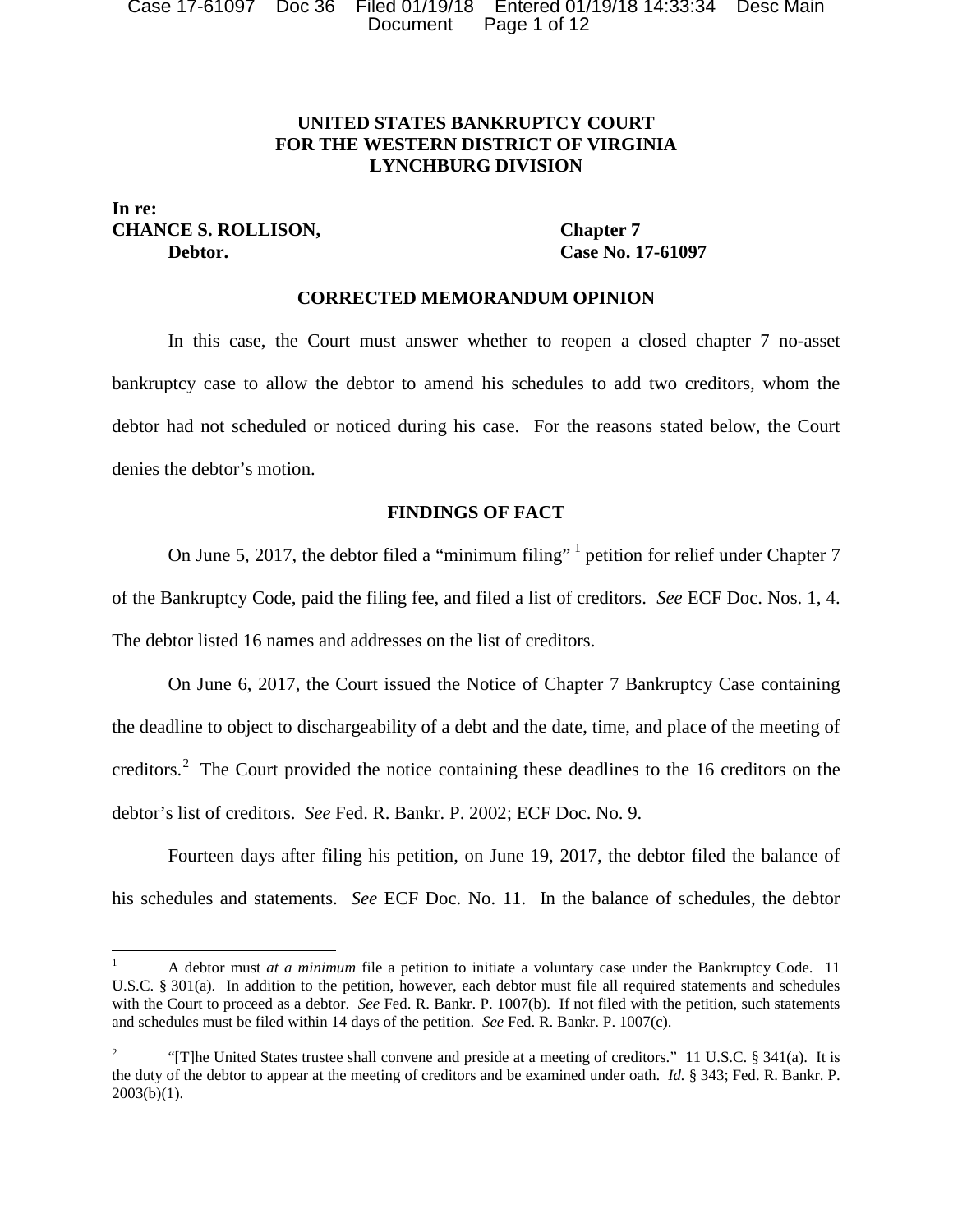#### Case 17-61097 Doc 36 Filed 01/19/18 Entered 01/19/18 14:33:34 Desc Main Document Page 2 of 12

disclosed 18 names and addresses for creditors and parties to be notified and a total unsecured debt of \$9061.65. The debtor certified under penalty of perjury the accuracy of these disclosures. Two days later, counsel for the debtor filed an amendment to the creditor matrix to add the two creditors who were listed in the balance of schedules but not on the original list of creditors, the Internal Revenue Service ("IRS") and Ford Motor Credit Company, LLC, and certified that he simultaneously sent them a copy of the Notice of Bankruptcy and Notice of the Meeting of Creditors.

The next month, on July 19, 2017, the chapter 7 trustee filed her Report of No Distribution. *See* ECF Doc. No. 16. After that the debtor filed his certification of completion of financial management education, and thereafter on September 19, 2017, the Court entered the discharge order.<sup>3</sup> See ECF Doc. No. 17, 18. The debtor's bankruptcy case was closed at 10:58 AM that same day. *See* ECF Doc. No. 19.

After having received his discharge and after his case was closed by the Court, the debtor attempted to file more amended schedules and another amended creditor matrix form.<sup>4</sup> In these documents, the debtor disclosed Ashleigh Gerber as an unsecured creditor for an undisputed debt in the amount of \$8733.00 incurred on November 15, 2016, described as "Judgment." He also disclosed a debt to Leonard Sanberg in the amount of \$8817.50 incurred on June 1, 2017, also described as "Judgment." Each of these debts are owed to individuals who were in litigation with the debtor in the months prior to the bankruptcy and who obtained judgments against the

<sup>3</sup> "The court shall grant the debtor a discharge, unless" certain exceptions exist, which are inapplicable to this case. 11 U.S.C. § 727(a); *see also* Fed. R. Bankr. P. 4004(c)(1) ("In a chapter 7 case, on expiration of the times fixed for objecting to discharge and for filing a motion to dismiss the case under Rule 1017(e), the court shall forthwith grant the discharge, except that the court shall not grant the discharge if" certain exceptions apply.).

The Court issued the discharge order and closed the case on the day after the deadline passed to file an objection to discharge or to challenge whether certain debts are dischargeable. The debtor amended the schedules and creditor matrix to add the new creditors on the day after the deadline passed for creditors to object to dischargeability of debts. The amended schedules and amendment to creditor matrix, however, were not filed until hours after the Court had already closed the case.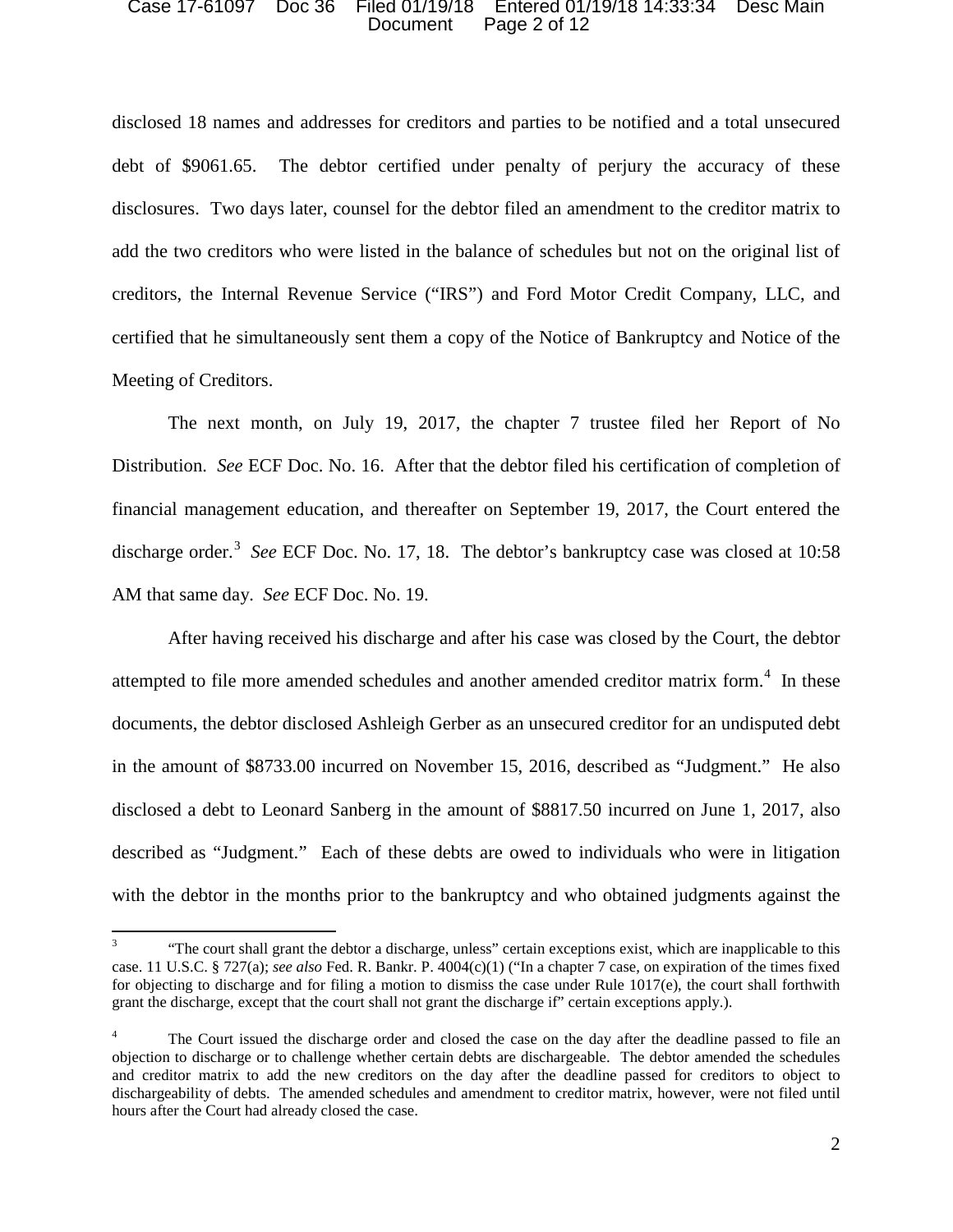#### Case 17-61097 Doc 36 Filed 01/19/18 Entered 01/19/18 14:33:34 Desc Main Document Page 3 of 12

debtor prior to the bankruptcy. When the debtor filed bankruptcy on June 7, 2017, he failed to provide either of these individuals with notice of the Meeting of Creditors and the deadline to object to dischargeability of their debts or object to his general discharge.

The Court issued an order of deficiency instructing the debtor that no action may be taken on the filed documents because the case was closed. *See* ECF Doc. No. 24. Thereafter, the debtor filed the motion to reopen this case. *See* ECF Doc. No. 27.

In the notice accompanying his motion to reopen, counsel for the debtor included a statement which told creditors they had until October 23, 2017, to file an objection to the reopening and that if an objection was filed, a hearing would be scheduled. *See* ECF Doc. No. 27. Ashleigh Gerber sent a letter to the Court objecting to the reopening to add her debt to the bankruptcy case. *See* ECF Doc. No. 29. In her letter, she alleged the debt was as a result of fraud. She also alleged the debt was as a result of the debtor's false representation about his identity as a licensed Henrico County inspector and his certifications to perform services allegedly performed for her.<sup>5</sup>

The debtor through counsel then scheduled the hearing on the motion to reopen. *See* ECF Doc. No. 31. At the hearing, on November 16, 2017, counsel for the debtor and the debtor appeared. Ms. Gerber did not appear at the hearing.

At the hearing, counsel for the debtor described that he filed the petition as a "barebones" filing to obtain emergency relief from a garnishment by one of the other creditors in the case (Ford Motor Credit Company, LLC). Counsel stated that the two omitted creditors were listed in the statement of financial affairs (contained in the balance of schedules filed 14 days after the initial petition), but were inadvertently excluded from the creditor matrix. Therefore,

<sup>5</sup> In her letter, Ms. Gerber explained that the debt owed to her arose when she hired the debtor to perform inspection services for her after the debtor represented he was a licensed inspector in Henrico County. Ms. Gerber stated that the debtor has never been a licensed inspector.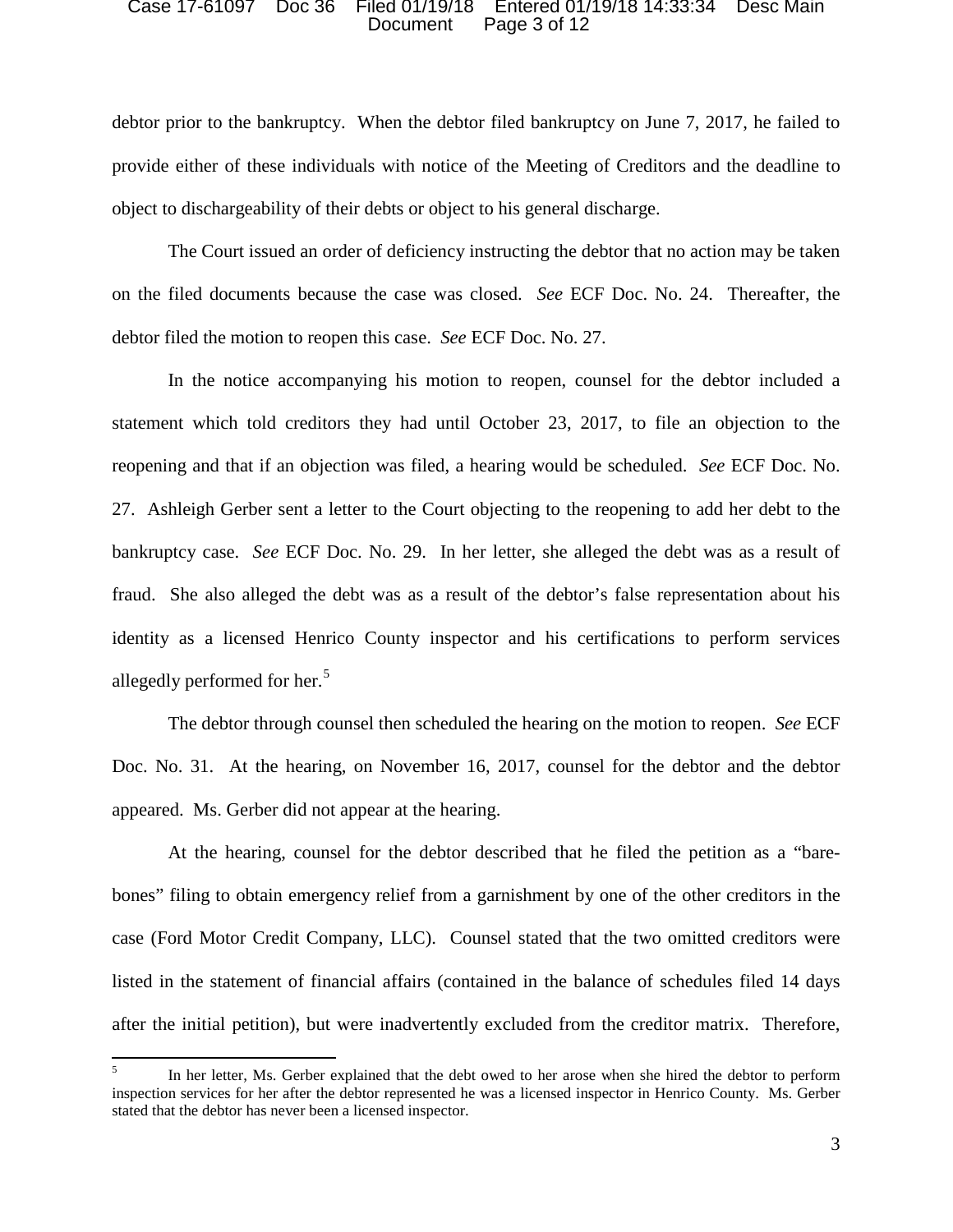#### Case 17-61097 Doc 36 Filed 01/19/18 Entered 01/19/18 14:33:34 Desc Main Document Page 4 of 12

the two omitted creditors did not receive notice of the bankruptcy. Counsel represented that he did not discover the error until after the case had closed. This means the debtor disclosed only about a third of his total unsecured debt in his bankruptcy. He scheduled unsecured debt totaling \$9061.65 but left out additional unsecured debt totaling \$17,550.50.

In the bankruptcy case, the trustee determined no assets were available for distribution to creditors. For this reason, during the pendency of the case, the Court did not establish a deadline to file proofs of claim.

At the hearing on the motion to reopen, the debtor requested the Court reopen the case to add the unscheduled creditors. Counsel for the debtor explained the reopening was necessary so that he could defend Ms. Gerber's collection actions (specifically garnishment proceedings). In other words, the debtor wants this Court to clarify that the discharge injunction applies to Ms. Gerber and Mr. Sanberg. *See* 11 U.S.C. § 727. 6

### **JURISDICTION**

The Court has jurisdiction over this bankruptcy case by virtue of the provisions of 28 U.S.C. §§ 1334(a) and 157(a), the delegation made to this Court by Order of Reference from the District Court entered on December 6, 1994, and Rule 3 of the Local Rules of the United States District Court for the Western District of Virginia. The decision to reopen a bankruptcy case is a "core" proceeding within the meaning of 28 U.S.C.  $\S 157(b)(2)(A)$ .

### **CONCLUSIONS OF LAW**

*Reopening*

<sup>6</sup> Counsel acknowledged that the reopening and discharge are "two separate matters" and seemed to agree that the reopening would not by itself determine the dischargeability of the debts. Counsel suggested that reopening would not prejudice the creditors because the creditors could be permitted a time period to file an action to determine dischargeability.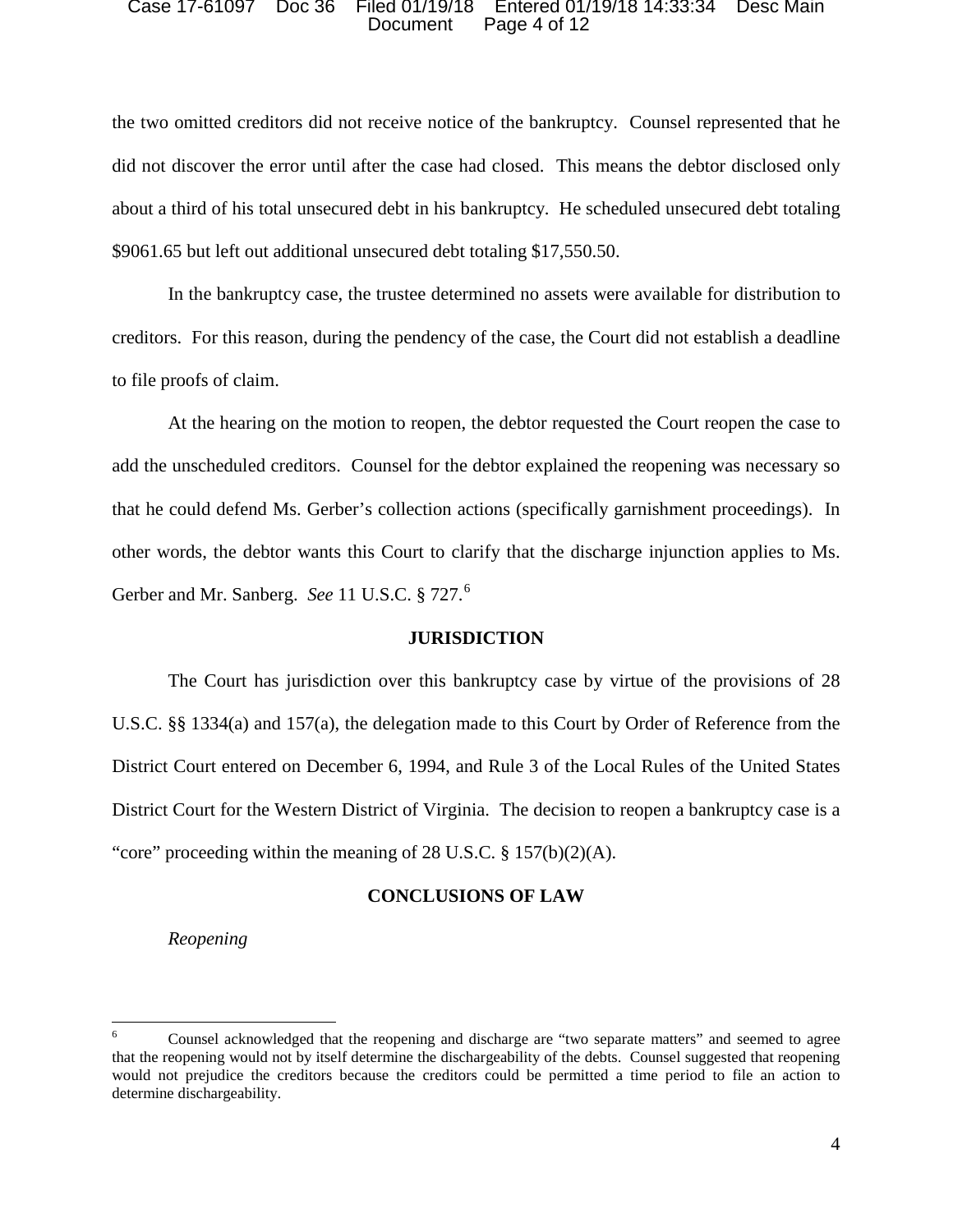#### Case 17-61097 Doc 36 Filed 01/19/18 Entered 01/19/18 14:33:34 Desc Main Document Page 5 of 12

Bankruptcy Code section 350(b) provides that a closed case "may be reopened . . . to accord relief to the debtor, or for other cause." 11 U.S.C. § 350(b). In analyzing this provision, the Fourth Circuit has adopted a discretionary approach to reopening, allowing the court to consider the totality of the circumstances in each particular case. *See Hawkins v. Landmark Fin. Co. (In re Hawkins)*, 727 F.2d 324, 326 (4th Cir. 1984); *In re Jones*, 367 B.R. 564, 567 (Bankr. E.D. Va. 2007). With that in mind, bankruptcy courts in Virginia have held that a court should reopen a case "only upon a showing of compelling circumstances." *In re Mutts*, 131 B.R. 306, 307 (Bankr. E.D. Va. 1991). At bottom, a court should not reopen a case "where it appears that to do so would be futile and a waste of judicial resources." *In re Carberry*, 186 B.R. 401, 402 (Bankr. E.D. Va. 1995). Although the Court has discretion in reopening a case for cause, the burden of establishing that cause exists is on the party seeking the reopening. *In re Hardy*, 209 B.R. 371, 374 (Bankr. E.D. Va. 1997).

Mr. Rollison seeks to reopen to add the creditors so that they will be subject to the discharge injunction.<sup>7</sup> Debtor's counsel appeared to concede that if the debts are of the kind described in section 523(a)(2), (4), or (6), the debts are not discharged. Counsel urged the Court to either hear his defenses or to schedule a deadline by which the creditor must take action in the bankruptcy court to determine the dischargeability of the debt.

Because the Court must first reopen the case, the Court declined to hear the arguments of counsel regarding the nature of the unscheduled debts and declined to set a deadline for the unscheduled creditors to object to dischargeability. *See In re Jones*, 367 B.R. 564, 567 (Bankr. E.D. Va. 2007) ("In considering a motion to reopen, the court should generally avoid ruling on

In response to questioning at the hearing on the motion to reopen, counsel asserted that the discharge order "relates back" such that added creditors after the entry of the discharge order are nonetheless subject to the discharge injunction even though they had not been afforded notice and opportunity to object. In the course of the hearing, counsel acknowledged that the added creditors could be provided additional time and opportunity to object to the discharge of the debt.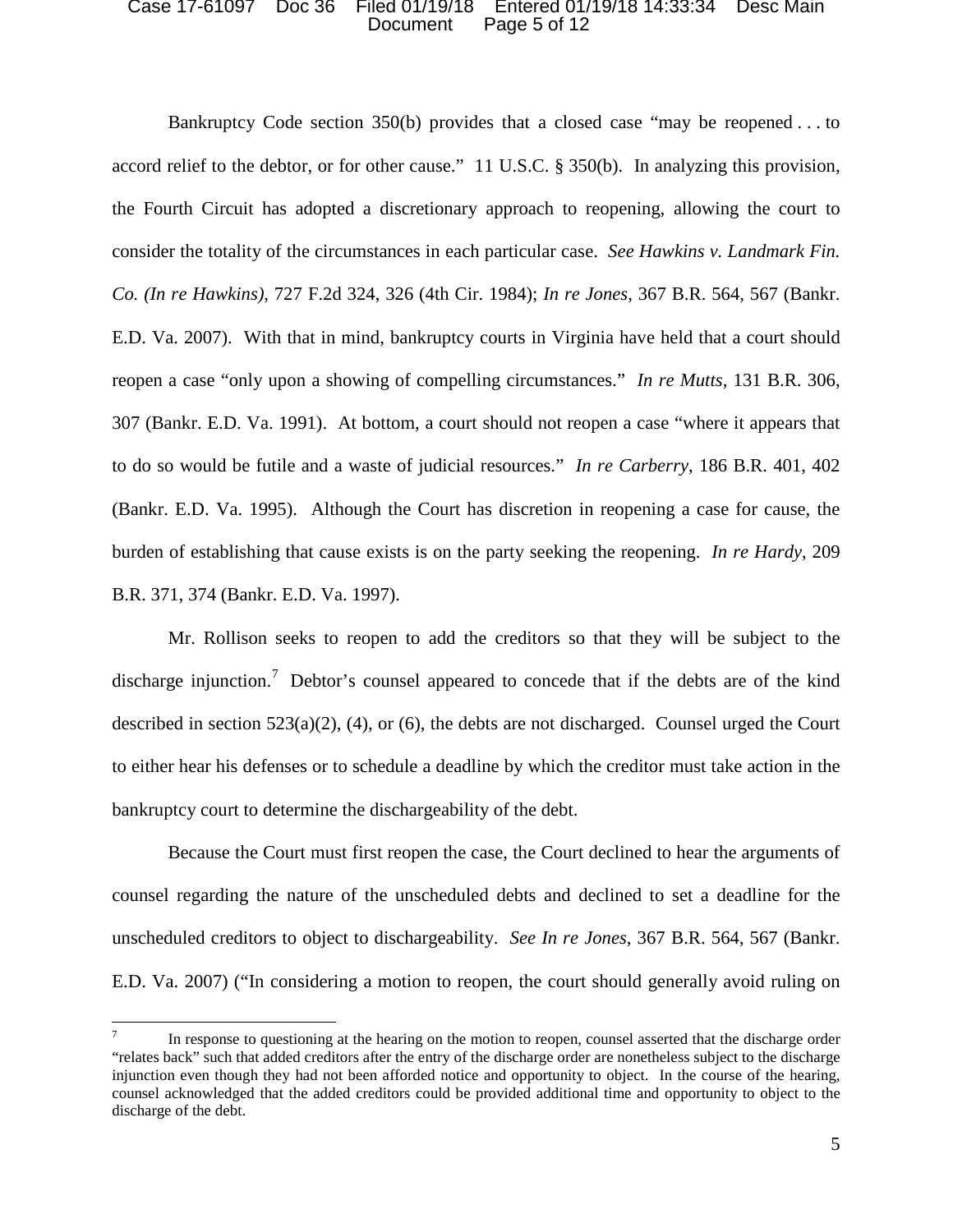#### Case 17-61097 Doc 36 Filed 01/19/18 Entered 01/19/18 14:33:34 Desc Main Document Page 6 of 12

the merits of the underlying matter to be considered, thereby forcing the debtor to prove his case twice."). To reopen requires the Court to be satisfied that it will not be a futile exercise. This means the court must determine, at this juncture, whether the debtor has met his burden to establish cause to reopen.

*Discharge of unlisted debts in a no-asset chapter 7 case*

The Bankruptcy Code provides a mechanism that answers the question of what happens

to debts that are not listed or scheduled by a debtor in his bankruptcy case. Section 727(b)

provides that "[e]xcept as provided in section 523 of this title, a discharge under subsection (a) of

this section discharges the debtor from all debts that arose before the date of the order for relief

under this chapter." 11 U.S.C. § 727(b). Section 523 excepts from the 727 discharge debts

(3) neither listed nor scheduled under section  $521(a)(1)$  of this title, with the name, if known to the debtor, of the creditor to whom such debt is owed, in time to permit—

(A) if such debt is not of a kind specified in paragraph (2), (4), or (6) of this subsection, timely filing of a proof of claim, unless such creditor had notice or actual knowledge of the case in time for such timely filing; or

(B) if such debt is of a kind specified in paragraph (2), (4), or (6) of this subsection, timely filing of a proof of claim and timely request for a determination of dischargeability of such debt under one of such paragraphs, unless such creditor had notice or actual knowledge of the case in time for such timely filing and request; . . . .

11 U.S.C. § 523(a)(3). Because of the language of sections 523 and 727, courts have held that a debt may be discharged in a no-asset chapter 7 case, even if it was not listed, *if* the debt is not within an exception found in section 523. *See Judd v. Wolfe*, 78 F.3d 110, 111, 114-15 (3d Cir.  $1996$ .<sup>8</sup>

<sup>8</sup> More specifically, section 523 excepts from the 727 discharge unlisted or unscheduled debts if: (1) the debts are not of the kind specified in section  $523(a)(2)$ , (4), or (6) and were not listed or scheduled in time to file a proof of claim or the creditor did not have actual knowledge of the bankruptcy in time to file a proof of claim; or (2) the debts are of a kind specified in  $523(a)(2)$ , (4), or (6) and the creditor was not listed or scheduled in time to file a proof of claim and to file a complaint to determine the dischargeability of his debt, unless the creditor had actual knowledge of the bankruptcy case in time to file the proof of claim and dischargeability complaint. 11 U.S.C. § 523(a)(3).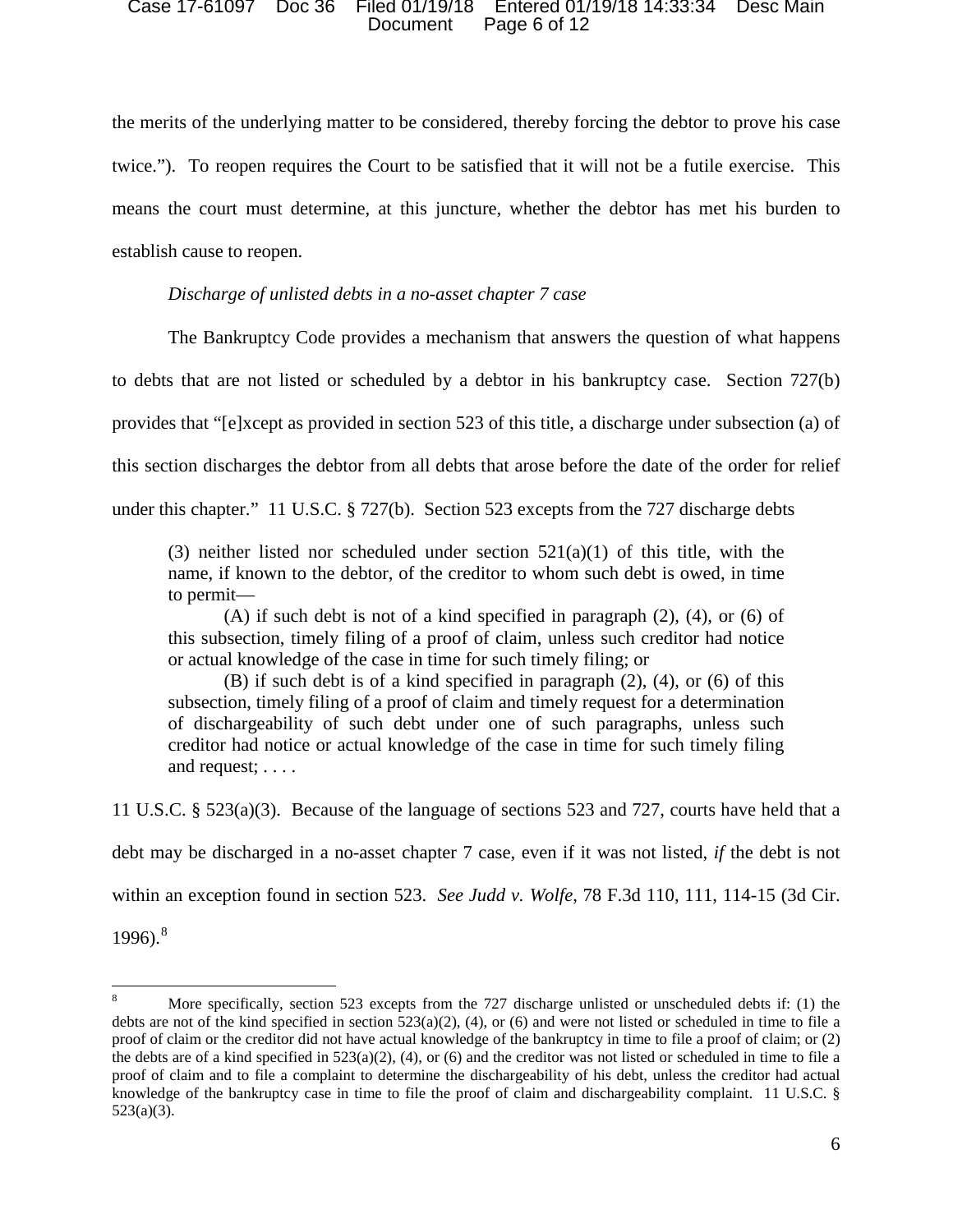#### Case 17-61097 Doc 36 Filed 01/19/18 Entered 01/19/18 14:33:34 Desc Main Document Page 7 of 12

In a chapter 7 case, if a trustee determines that no assets are available for distribution, no proof of claim deadline must be imposed. *See* Fed. R. Bankr. P. 2002(e). This means that in a no-asset chapter 7 case, a creditor would have no time limit to file a proof of claim because no time limit exists (that is, no deadline is imposed). In this way, courts have concluded a debt which was not scheduled in a chapter 7 no-asset case is subject to the discharge order unless it is a debt of the kind specified in section 523 (a)(2), (4), or (6). *See In re Brown*, No. 04-00291, 2010 WL 7275603, at \*1 (Bankr. W.D. Va. Nov. 12, 2010) (Stone, J.) ("In a 'no asset' bankruptcy case in which there is never a deadline to file a proof of claim, the debtor's continuing liability to pay the obligation is not affected by whether or not the case is reopened to allow an omitted creditor to be added to the schedules."). Stated differently, in a no-asset  $9$ chapter 7 case, unless ordered otherwise, all of a debtor's prepetition debts—both those scheduled and those not scheduled—are discharged upon entry of the discharge order, except for those debts which are of the kind specified in section 523(a)(2), (4), or (6).<sup>10</sup>

<sup>10</sup> Section 523(a)(2), (4), and (6) excepts from discharge, any debt:

 $\overline{\phantom{a}}$ 

. . . .

In an asset chapter 7 case in which the debtor listed a debt but provided an address for that creditor which he knew or should have known was incorrect and as such the creditor did not timely file a dischargeability complaint, the District Court for the Western District of Virginia imposed a three part test when applying section 523(a)(3)(A). The test requires a court to consider: "1) the reasons the debtor failed to list the creditor; 2) the amount of disruption which would likely occur; and 3) any prejudice suffered by the listed creditors and the unlisted creditor in question." *Bougie v. Livingston (In re Livingston)*, No. 12 CV 1:15CV00036, slip op. at 12 (W.D. Va. Jan. 4, 2016) (Jones, J.). This test would not apply in the present case, because the present case is not an asset chapter 7 case.

<sup>(2)</sup> for money, property, services, or an extension, renewal, or refinancing of credit, to the extent obtained by—

<sup>(</sup>A) false pretenses, a false representation, or actual fraud, other than a statement respecting the debtor's or an insider's financial condition;

<sup>(</sup>B) use of a statement in writing—

<sup>(</sup>i) that is materially false;

<sup>(</sup>ii) respecting the debtor's or an insider's financial condition;

<sup>(</sup>iii) on which the creditor to whom the debtor is liable for such money, property, services, or credit reasonably relied; and

<sup>(</sup>iv) that the debtor caused to be made or published with intent to deceive; or

<sup>(4)</sup> for fraud or defalcation while acting in a fiduciary capacity, embezzlement, or larceny;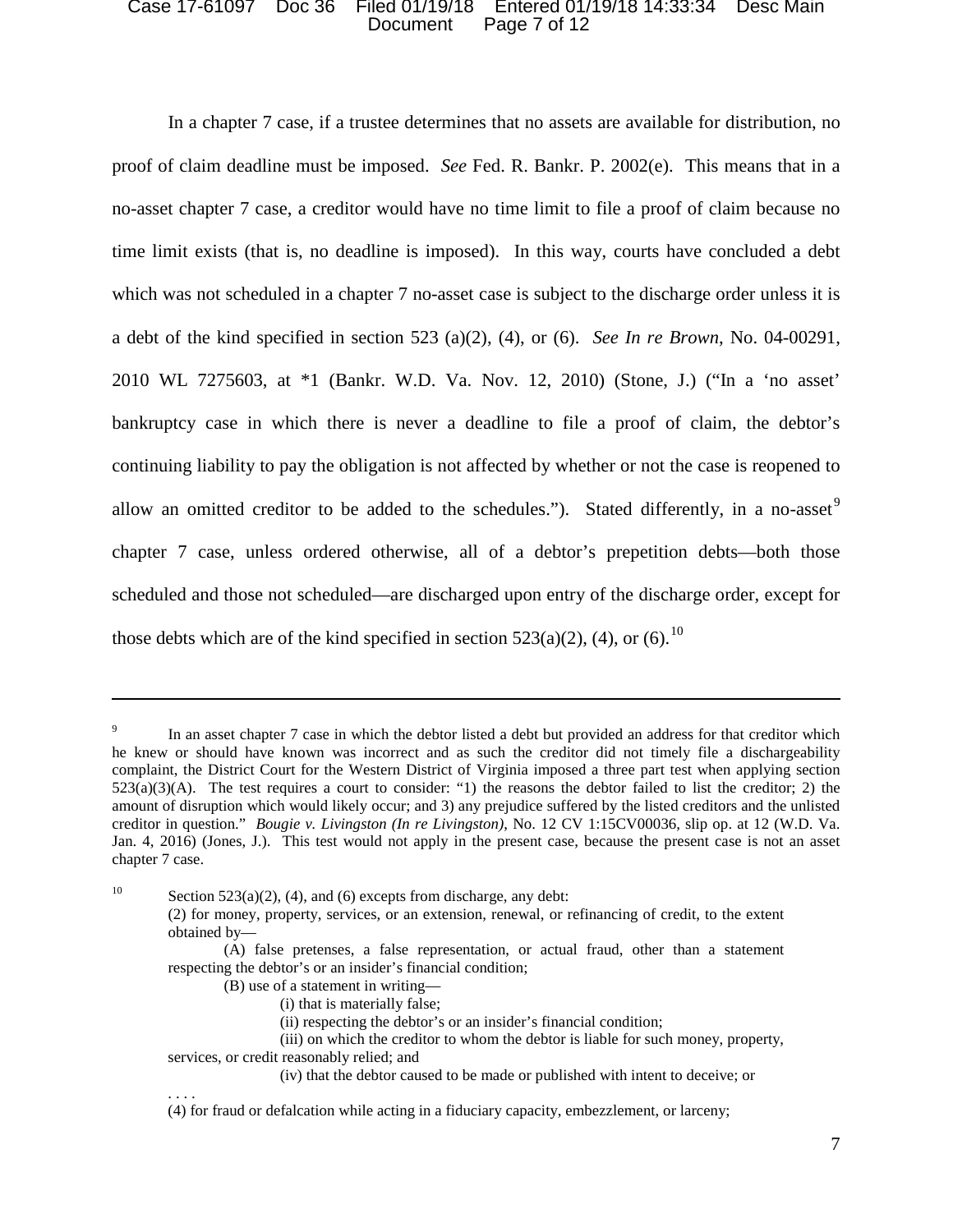#### Case 17-61097 Doc 36 Filed 01/19/18 Entered 01/19/18 14:33:34 Desc Main Document Page 8 of 12

Failure to schedule debts in a no-asset chapter 7 case does not result in a determination that those debts are nondischargeable. Instead, the impact of failure to timely disclose debts is that the debtor forfeits two benefits otherwise available to him: (i) the 60-day limitations period to file a complaint to determine dischargeability of a debt under Federal Rule of Bankruptcy Procedure 4007(c) and (ii) exclusive federal jurisdiction of dischargeability determinations pursuant to section 523 (a)(2), (4), or (6). *See In re Keenom*, 231 B.R. 116, 126–27 (Bankr. M.D. Ga. 1999) ("The statutory scheme provides that a state court can decide whether the creditor has a colorable or viable claim that the debt is of a kind specified in sections  $523(a)(2)$ , (4), or (6) without intruding on the exclusive jurisdiction of the bankruptcy courts to determine if it actually is such a debt. And if the state court finds [he] does have a colorable claim under sections  $523(a)(2)$ , (4), or (6) and was deprived of the opportunity to timely request a determination of dischargeability of the debt because he had no notice of the bankruptcy proceeding in time to do so, then such a state court has the authority to declare that the debt was not discharged in the bankruptcy proceeding and proceed to a judgment that the debtor remains personally liable for the debt."). In short, failure to timely schedule a debt in a no-asset chapter 7 case deprives a debtor of an expeditious determination of dischargeability of the unscheduled debt by the bankruptcy court.

In this case, Ms. Gerber, one of the unscheduled creditors, suggests in her letter that her debt is of the kind specified in section  $523(a)(2)$ . She described facts which show a plausible cause of action under section  $523(a)(2)(A)$ . It is reasonable to suppose that had Ms. Gerber been

. . . .

 $\overline{\phantom{a}}$ 

<sup>(6)</sup> for willful and malicious injury by the debtor to another entity or to the property of another

entity; . . . . 11 U.S.C. § 523(a)(2), (4), (6).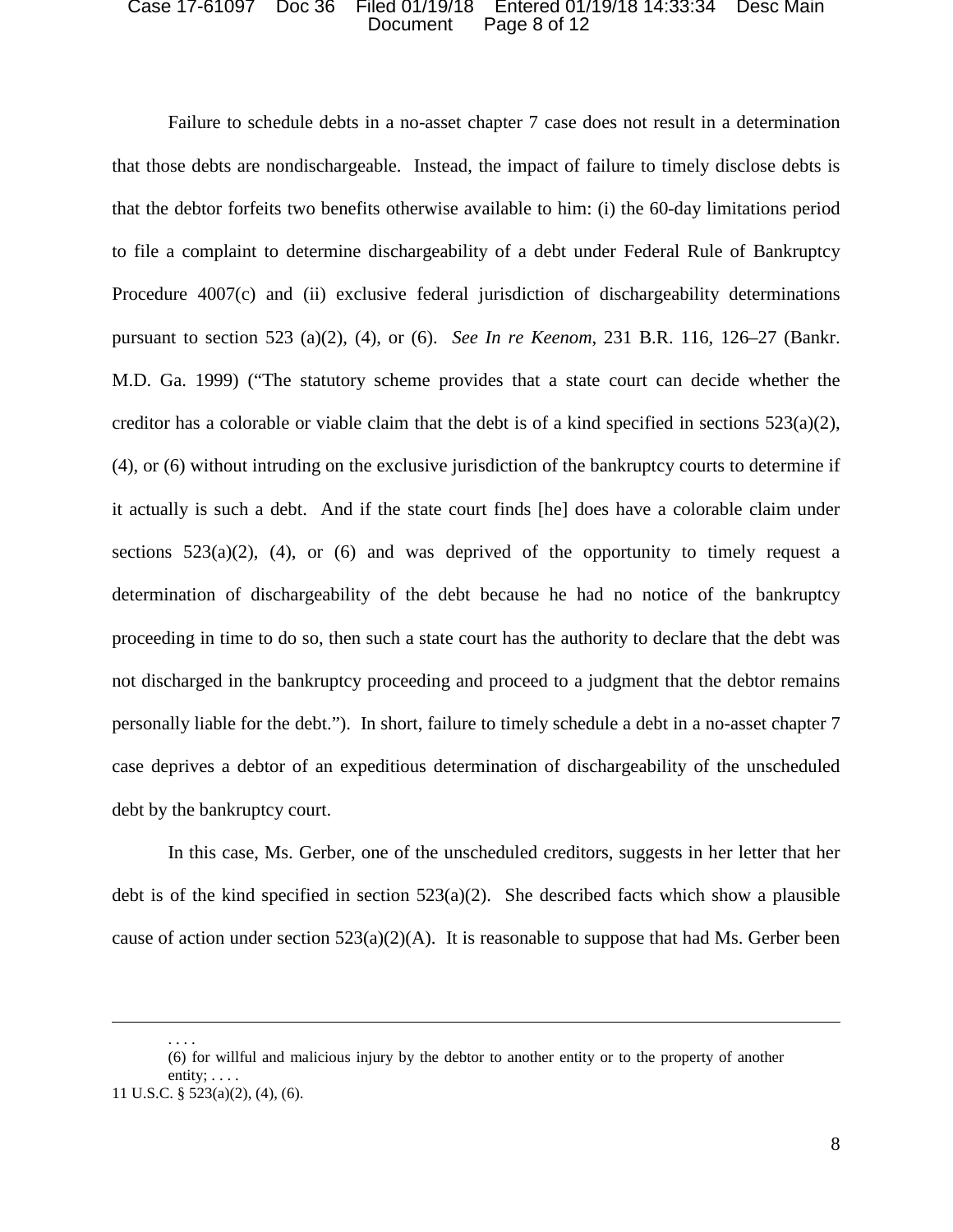#### Case 17-61097 Doc 36 Filed 01/19/18 Entered 01/19/18 14:33:34 Desc Main Document Page 9 of 12

listed timely, she may have filed an action to contest the dischargeability of her debt.<sup>11</sup> Based on Ms. Gerber's statements that others may also have been defrauded by Mr. Rollison, it is possible that Mr. Sanberg's debt may also fall within this category. By failing to list Ms. Gerber and Mr. Sanberg in a timely manner, the debtor, Mr. Rollison, forfeits the protection of section  $523(c)(1)$ and Federal Rule of Bankruptcy Procedure 4007(c). *See In re Woolard*, 190 B.R. 70, 74 (Bankr. E.D. Va. 1995) (relying heavily on the analysis in *Beezley v. Cal. Land Title Co. (In re Beezley)*, 994 F. 2d 1433 (9th Cir. 1993)). This means that the time period has not expired to determine the dischargeability of Ms. Gerber's and Mr. Sanberg's debts. *See Hathorn v. Petty (In re Petty)*, 491 B.R. 554, 559 (B.A.P. 8th Cir. 2013) ("[A] complaint under § 523(a)(3) may be filed at any time."). Not only that, the forum is not limited to the bankruptcy court. *Apex Oil Co., Inc. v. Sparks (In re Apex Oil Co., Inc.*), 406 F. 3d 538, 543 (8th Cir. 2005) (holding that the state court may adjudicate the applicability of a bankruptcy injunction to state court litigation).

The upshot is that, because Mr. Rollison's case is a no-asset chapter 7 case, if the debts owed to Ms. Gerber and to Mr. Sanberg are not of the kind specified in section 523(a)(2), (4), or (6), the debts have been discharged. If, however, the debts owed to Ms. Gerber and to Mr. Sanberg (as well as any other unscheduled debt) are of the kind specified in section  $523(a)(2)$ , (4), or (6), such debts have not been discharged. *See In re Alexander*, 300 B.R. 650, 656 (Bankr. E.D. Va. 2003) (Tice, J.) ("[I]n a no asset case . . . scheduled and unscheduled debt is discharged pursuant to §§ 727(b) and  $523(a)(3)$  when the court enters the discharge order unless a debt is excepted from discharge under § 523(a)(2), (4) or (6)."); *see also* S. Rep. No. 95-989, at 78–79

<sup>&</sup>lt;sup>11</sup> Ms. Gerber's debt has been reduced to judgment. Ms. Gerber is not precluded from showing that the debt was obtained by fraud, false pretenses, or a false representation and thus that the judgment debt is nondischargeable, even if the state court judgment order did not mention these grounds *See Nunnery v. Rountree (In re Rountree)*, 478 F.3d 215, 220 (4th Cir. 2007) (noting that the Supreme Court "has ruled that a bankruptcy court may look behind the record of the underlying judgment to determine if the debtor indeed obtained the debt through fraudulent means") (citing *Brown v. Felsen*, 442 U.S. 127, 138–39 (1979)).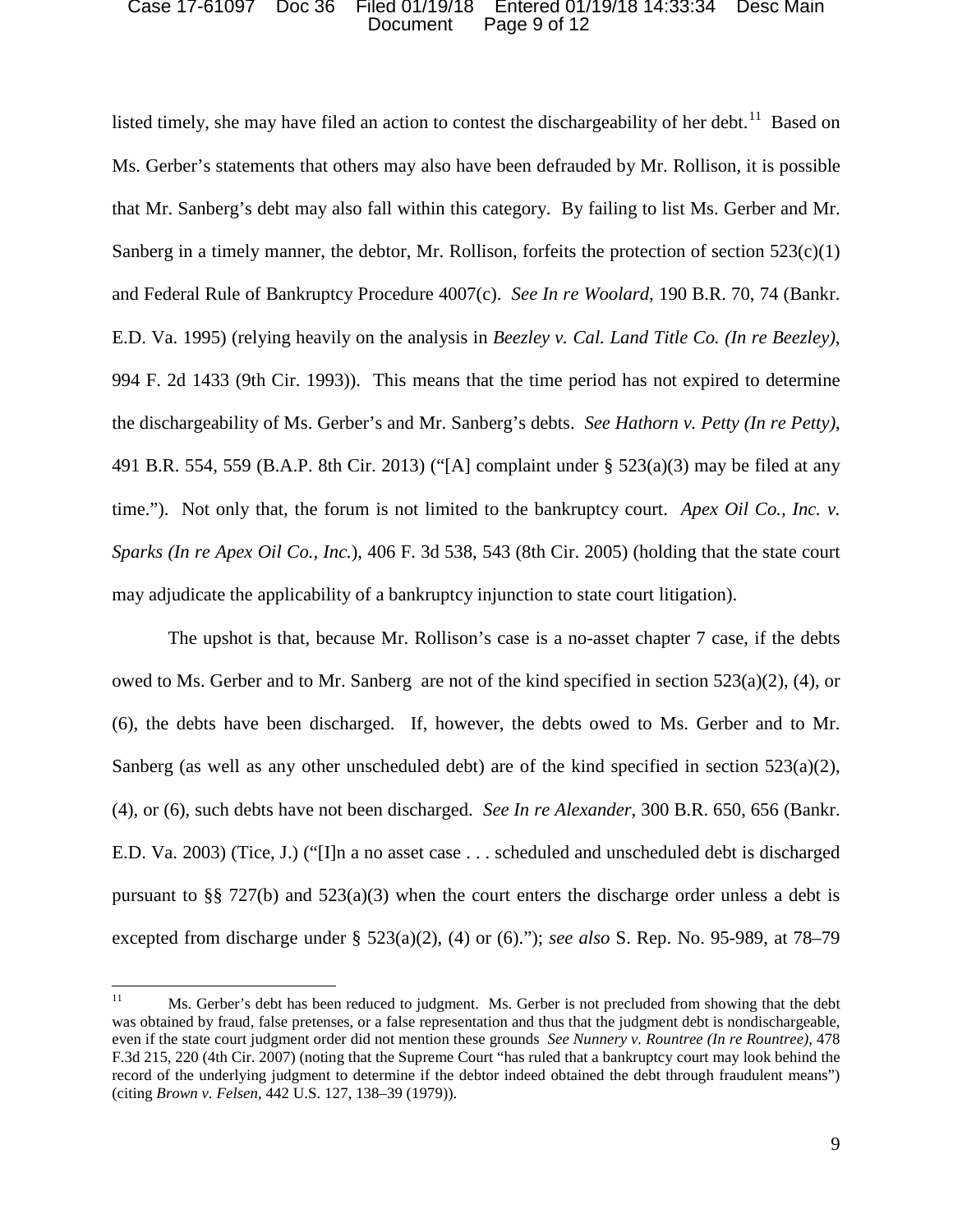#### Case 17-61097 Doc 36 Filed 01/19/18 Entered 01/19/18 14:33:34 Desc Main Document Page 10 of 12

(1978), *as reprinted in* 1978 U.S.C.C.A.N. 5963, 5864 ("The debt is excepted from discharge if it was not scheduled in time to permit timely action by the creditor to protect his rights, unless the creditor had notice or actual knowledge of the case."). If Ms. Gerber and Mr. Sanberg wish for a determination that their debts are indeed of the kind described in section  $523(a)(2)$ , (4), or (6), they are not constrained to the bankruptcy court forum to bring such action and are not limited to a particular time period.

The Court recognizes that some courts have considered whether the debtor intentionally omitted the debt when considering whether to permit reopening in the bankruptcy court, or considering whether the omitted debt may be discharged. *See, e.g.*, *Alexander*, 300 B.R. at 657 (ultimately finding that "it makes no difference whether debtor intentionally failed to schedule"). The Bankruptcy Code, however, does not limit the applicability of section 523(a)(3) based on the intentions of the debtor.<sup>12</sup> For this reason, this Court finds that Mr. Rollison's prepetition debt is discharged or not discharged to the extent permitted by sections 727 and 523, without first considering his intention in failing to schedule and notice all of his creditors.<sup>13</sup>

<sup>12</sup> <sup>12</sup> Furthermore, the Code does not supplant constitutional due process. Due process requires notice. *Mullane v. Cent. Hanover Bank & Tr. Co.*, 339 U.S. 306, 314 (1950) ("An elementary and fundamental requirement of due process in any proceeding which is to be accorded finality is notice reasonably calculated, under all the circumstances, to apprise interested parties of the pendency of the action and afford them an opportunity to present their objections."). What an unlisted creditor (who does not have actual notice) loses is both the right to determine if his debt is not discharged and the right to participate in the distribution of assets (if the trustee intends to liquidate assets). For these reasons, to satisfy constitutional due process, the omitted creditor may challenge the dischargeability of his debt after the expiration of the deadline for other creditors, and the omitted creditor is not restricted to the bankruptcy court to challenge the dischargeability but may do so in any appropriate forum. *See* 11 U.S.C. § 523(a)(3); *Colonial Sur Co. v. Weismann*, 564 F.3d 526, 530–31 (1st Cir. 2006) (explaining why failure to provide notice before taking away right to challenge dischargeability or participate in bankruptcy case deprived unlisted creditor of due process); *Apex Oil Co., Inc. v. Sparks (In re Apex Oil Co., Inc.)*, 406 F. 3d 538, 543 (8th Cir. 2005) (holding that the state court may adjudicate the applicability of a bankruptcy injunction to state court litigation).

<sup>&</sup>lt;sup>13</sup> If the omission had been intentional, other statutes may provide some remedy. For example, failure to list creditors is a type of false oath subjecting the debtor to consideration for potential criminal bankruptcy fraud (for which there is no statute of limitations). *See* 18 U.S.C. § 157. Worse, if the failure to list creditors is coupled with concealment of assets (the creditor may know of assets or potential assets not disclosed), the discharge may have been obtained by fraud and may be subject to revocation, plus the debtor may be subject to criminal sanctions. *See*  11 U.S.C. § 727(d); 18 U.S.C. §§ 152, 157.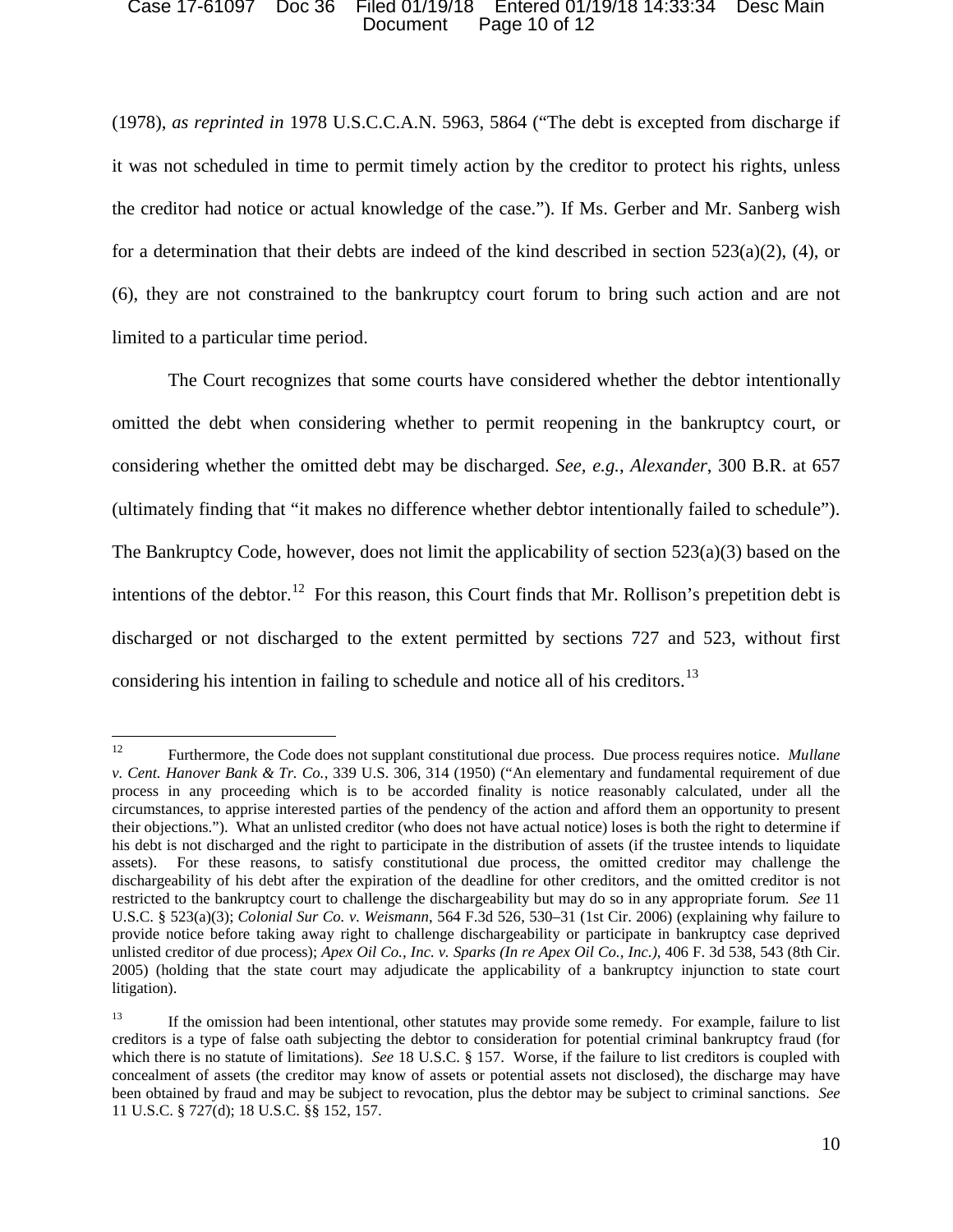#### Case 17-61097 Doc 36 Filed 01/19/18 Entered 01/19/18 14:33:34 Desc Main Document Page 11 of 12

In the instant case, the debtor has failed to meet his burden of demonstrating that cause exists to reopen his bankruptcy case. At the hearing, counsel for the debtor relied upon *Bluefield Community Hospital v. Smolarick (In re Smolarick)*, 56 B.R. 720 (Bankr. W.D. Va. 1986), to support reopening this closed no-asset case for the purpose of adding and discharging previously omitted debts. Unlike the current case, the debt at issue in *Smolarick* was a hospital debt and did not contain any of the criteria for nondischargeability under section  $523(a)(2)$ , (4), or (6). The *Smolarick* court exercised its discretion to reopen the case to allow the addition of the unscheduled creditor, and the court held the hospital debt discharged. *Id.* at 722. The facts in *Smolarick* are dissimilar to the facts in this case in one crucial way: that case involved hospital debt and this case involves a debt that the creditor alleges may be of the kind in section 523(a)(2).

The Bankruptcy Code, in particular sections 523 and 727, address the effect of the entry of a discharge order on unscheduled debts.<sup>14</sup> If the debts are the kind of debts described in  $523(a)(2)$ , (4), or (6), they are not subject to the discharge order. On the other hand, if the debts are not of that type, then even though unscheduled they are subject to the discharge order. These sections show that reopening to merely amend schedules would not affect the dischargeability of the debts to be added.

This Court finds that the debtor has not met his burden to prove compelling circumstances to reopen for the purpose of scheduling debts he did not previously disclose on his bankruptcy filings. Because reopening to amend the schedules would not alter the effect of sections 523 and 727, reopening would be futile and a waste of judicial resources. For these

l

<sup>&</sup>lt;sup>14</sup> The denial of the motion to reopen does not prejudice the unscheduled creditors from seeking in an appropriate jurisdiction a determination of the nature of the debt owed to them nor does it preclude the creditor from seeking the determination in this Court.